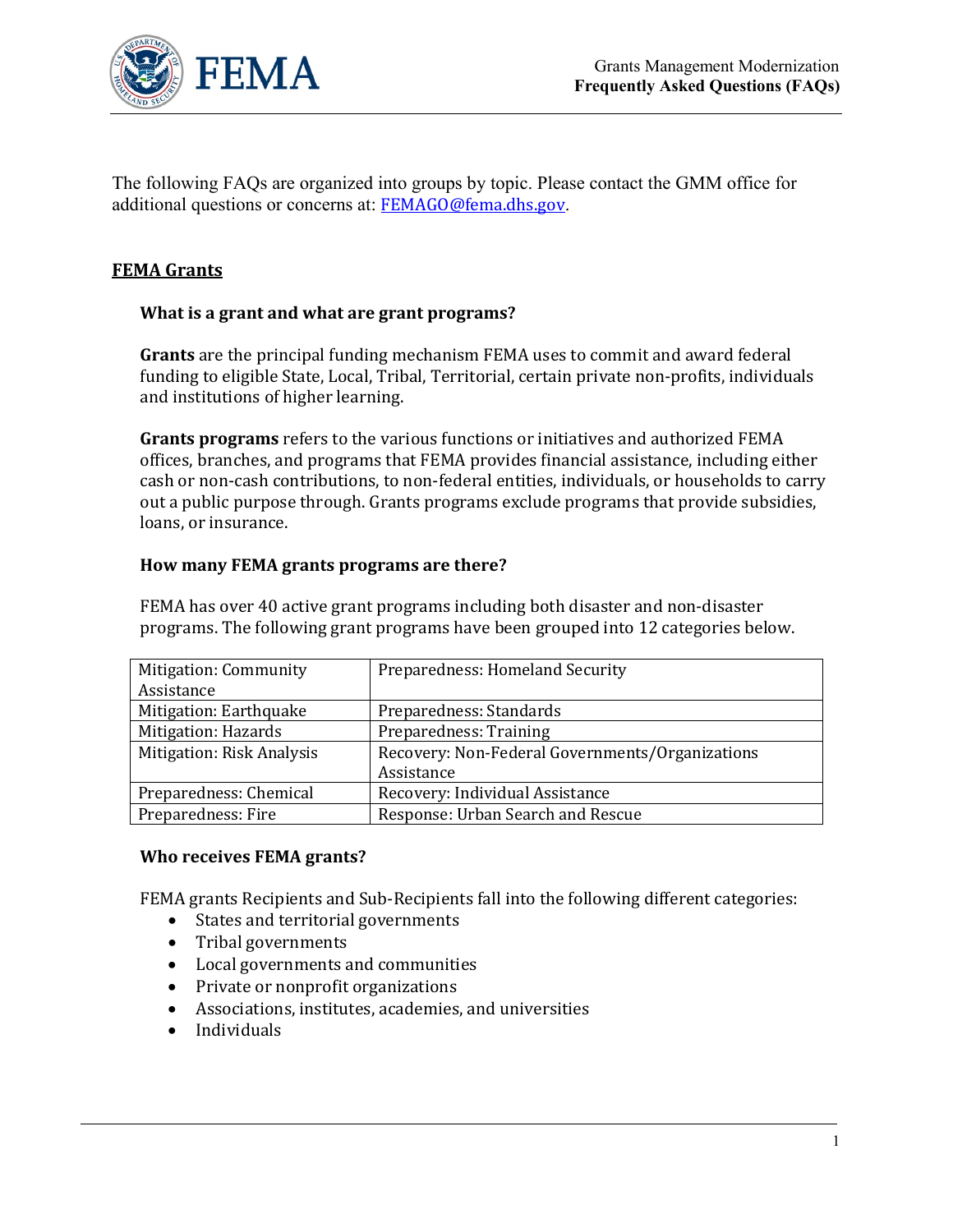

## **Development**

## **Why is GMM starting with the AFG system?**

The AFG system was identified as a good place to start development for FEMA GO for the following reasons:

- The AFG system provides grants functionality to three grant programs in the category *Preparedness: Fire*
- These grants use multiple cross-cutting business functions that relate to other FEMA grants
- The business functions used cover all phases of the grants lifecycle (Pre-Award, Award, Post-Award, Closeout, and Post-Closeout)

## **What systems and/or grants programs are scheduled to be addressed after AFG for development?**

Staffing for Adequate Fire Emergency and Response (SAFER), Fire, Prevention & Safety (FP&S), Mitigation and Individual Assistance (IA) are the grants programs currently scheduled for integration into FEMA GO. The GMM team is continuously gathering business requirements across all grants programs to feed GMM system development efforts.

## **Will the other FEMA systems undergoing modernization efforts be compatible with FEMA GO?**

Yes, there are currently two other, major IT modernization efforts underway within FEMA—the Financial Systems Modernization (FSM) and the National Flood Insurance Program (NFIP) Modernization (commonly referred to as "Pivot"). The FSM Program is modernizing IFMIS, or FEMA's financial management system. Due to the interrelated functions and needs for each of these efforts, the GMM Program stays connected with both modernization programs and actively works in concert with their respective Program Management Offices (PMOs) to ensure seamless integration and compatibility between these systems as each one moves towards a new solution. Ultimately, this means end users will experience enhanced functionality and greater overall satisfaction with the administration of their grants, and any connection or transfer of data between these modernized systems should be invisible to the end user.

## **What planned capabilities will be built into FEMA GO?**

FEMA GO is being built to perform all business functions that fall within all five phases of the Grants Management Lifecycle: Pre-Award, Award, Post-Award, Closeout and Post-Closeout. Essentially, any functionalities that are needed to complete grant work will fall within the scope of this initiative.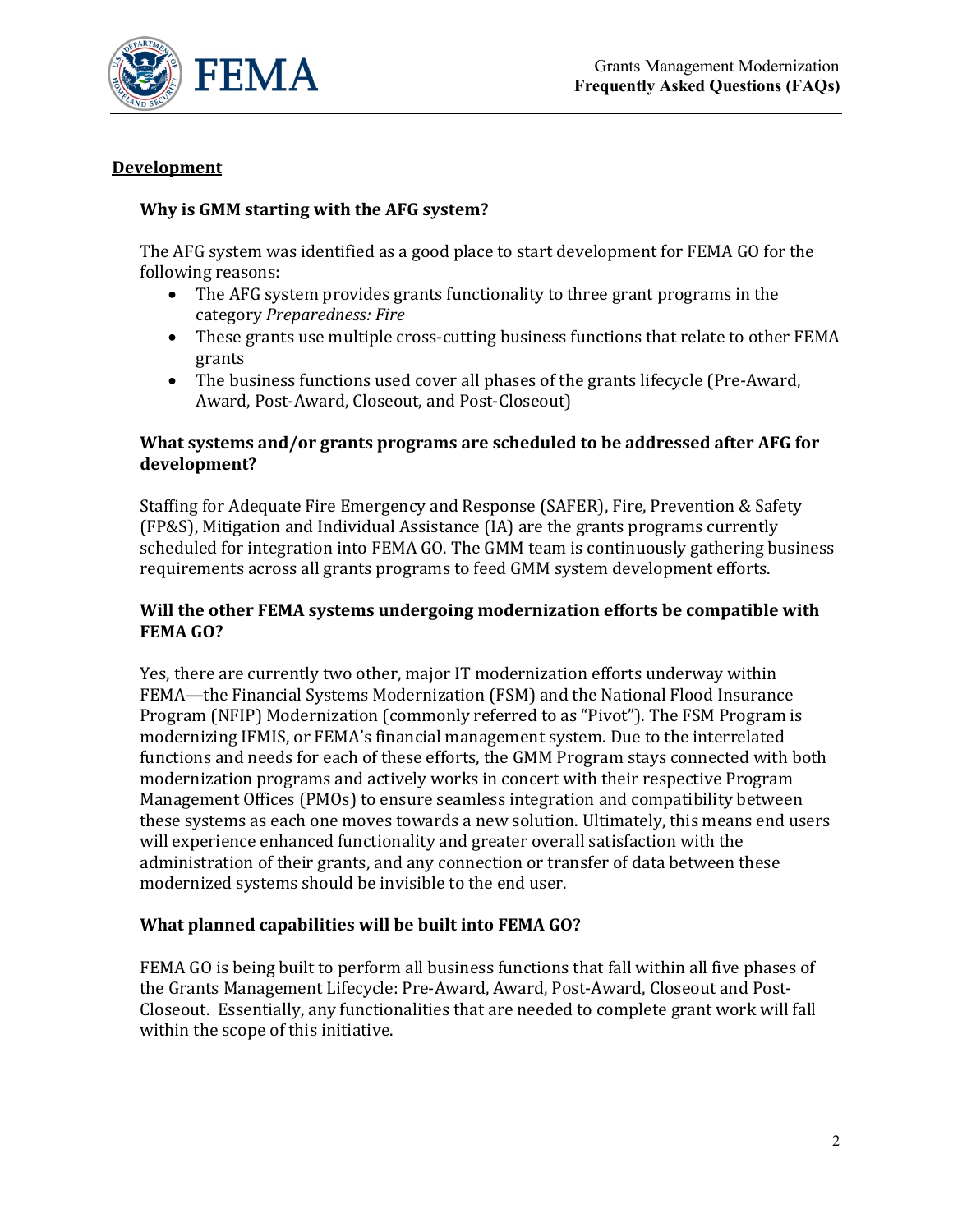

# **GMM Program**

### **What is GMM? What is its purpose?**

The Grants Management Modernization (GMM) Program is a FEMA-wide initiative that began in 2015 to modernize and consolidate existing FEMA grants management systems, business processes, and manual workarounds into one single IT Platform and one common grants management lifecycle using an iterative approach to better support the agency's mission.

The current various grant processes rely on multiple systems operating on multiple platforms, each utilizing different technologies that are non-standard, and many of the platforms are no longer supported by the vendors. The capabilities and data elements are also duplicated multiple times. The individual systems have continued to evolve independently. The current grants management processes and systems do not provide data transparency and require users to create spreadsheets and ad hoc tools or workarounds to get the required views.

The new IT Platform (also known as FEMA Grants Outcomes, or FEMA GO) is targeted towards the entire grants' community of users, including FEMA personnel and grant recipients and sub-recipients across States, Local Governments, Tribal and Territorial partners.

The purpose of GMM is to transform the way FEMA manages grants, strengthening FEMA's ability to execute its mission through a user-centered, business-driven approach.

#### **What are the expected outcomes of GMM?**

The goal of GMM and FEMA GO is to transform the way FEMA manages grants, strengthening FEMA's ability to execute its mission through a user-centered, businessdriven approach. The following are key objectives:

- **Simplify** the grants life cycle process.
- **Improve** the **timeliness** of funding to support survivors and facilitate community resiliency.
- Improve the allocation of grant funds across the emergency management community.
- **Streamline** and improve **business performance** by improving business processes and supporting decision-making.
- Improve **business intelligence** and decision-making by increasing access to data.
- **Facilitate compliance** with regulations and statutes.
- **Reduce** overall **sustainment costs** by consolidating legacy systems into a single grants management IT platform.
- **User-centered, business-driven** approach to grants transformation founded on active engagement with all grants stakeholders.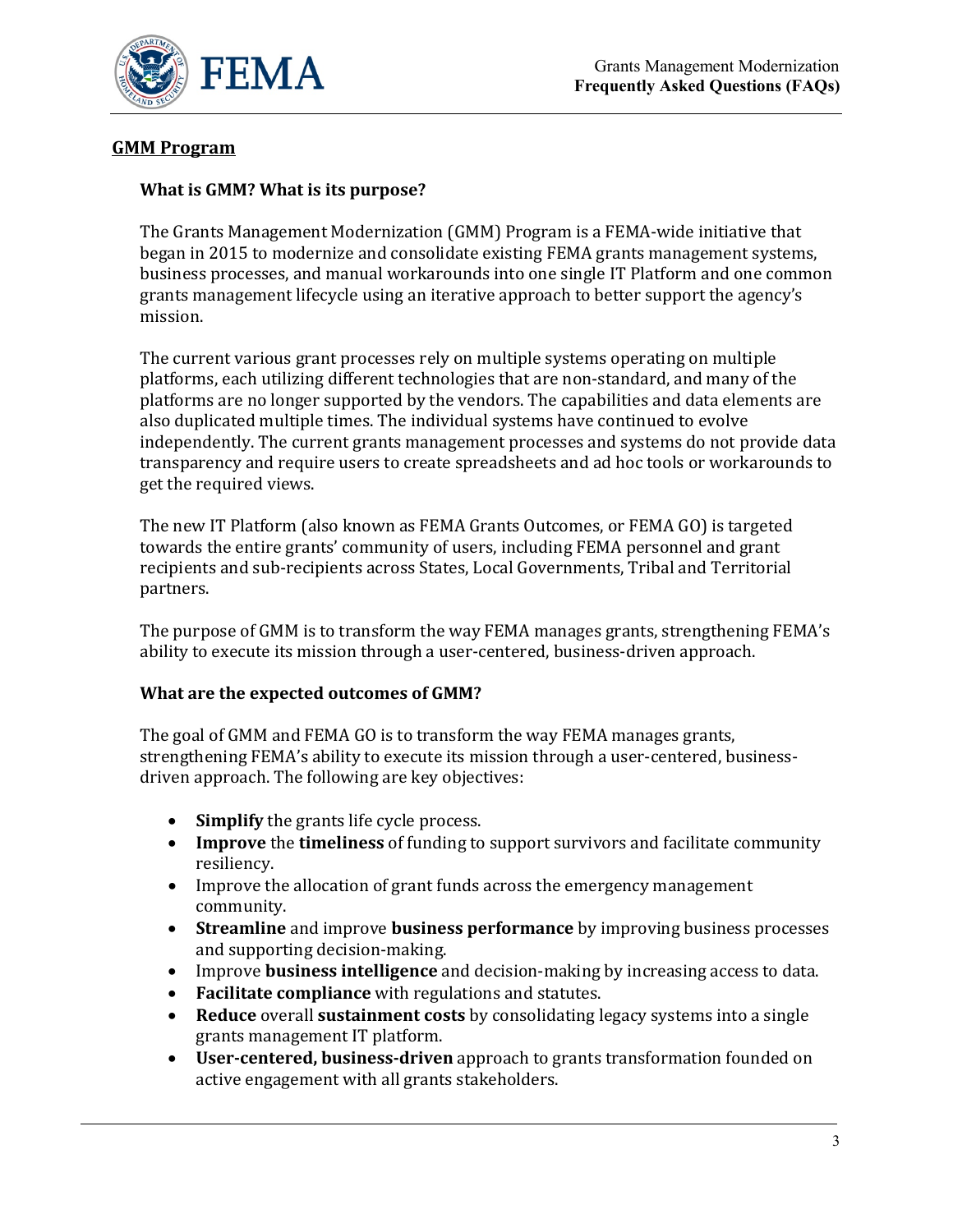

## **How will GMM impact the State, Local, Tribe & Territories (SLTT) user?**

The SLTT community uses internal systems as well as FEMA systems, and GMM will continue to work with them to ensure that requirements and needs are considered in the development of FEMA GO with the intention of SLTT users primarily using this system over their internal systems.

## **What additional information is available about the GMM program?**

Yes, there is a GMM SharePoint site available to FEMA stakeholders that can be found **HERE**. External stakeholders that do not have access to FEMA internal systems may send requests for information via email to the GMM Mailbox, **FEMAGO@fema.dhs.gov**, or visit GMM's public-facing site [HERE.](https://www.fema.gov/grants-management-modernization-program)

## **Stakeholder Engagement**

## **How does GMM engage with its stakeholders?**

GMM facilitates multiple working groups, user research interviews, and outreach sessions that all keep stakeholders informed and include them in the planning efforts around the development of FEMA GO. For more information or to get involved with the planning efforts, please email: [FEMAGO@fema.dhs.gov](mailto:FEMAGO@fema.dhs.gov)

## **Transition**

#### **What is happening to the other Grants systems? How is GMM socializing this transition?**

The previous Grants systems' functionalities and business processes will be modernized and developed in FEMA GO and the systems will be decommissioned once FEMA GO is at full operating status. GMM will help inform and transition all FEMA personnel and stakeholders from the legacy systems to the new system, FEMA GO in close collaboration with programs impacted.

## **Will the continual updating of the Agile methodology occur just in development of FEMA GO or will it be an inherent feature of the program?**

GMM is adopting the Agile methodology of continual improvement at the programmatic level. A change control process will be implemented where users can submit change requests that will be monitored, tracked, and executed based on developed criteria. Changes will likely be made on an incremental basis with maximum transparency to avoid any major disruption for users.